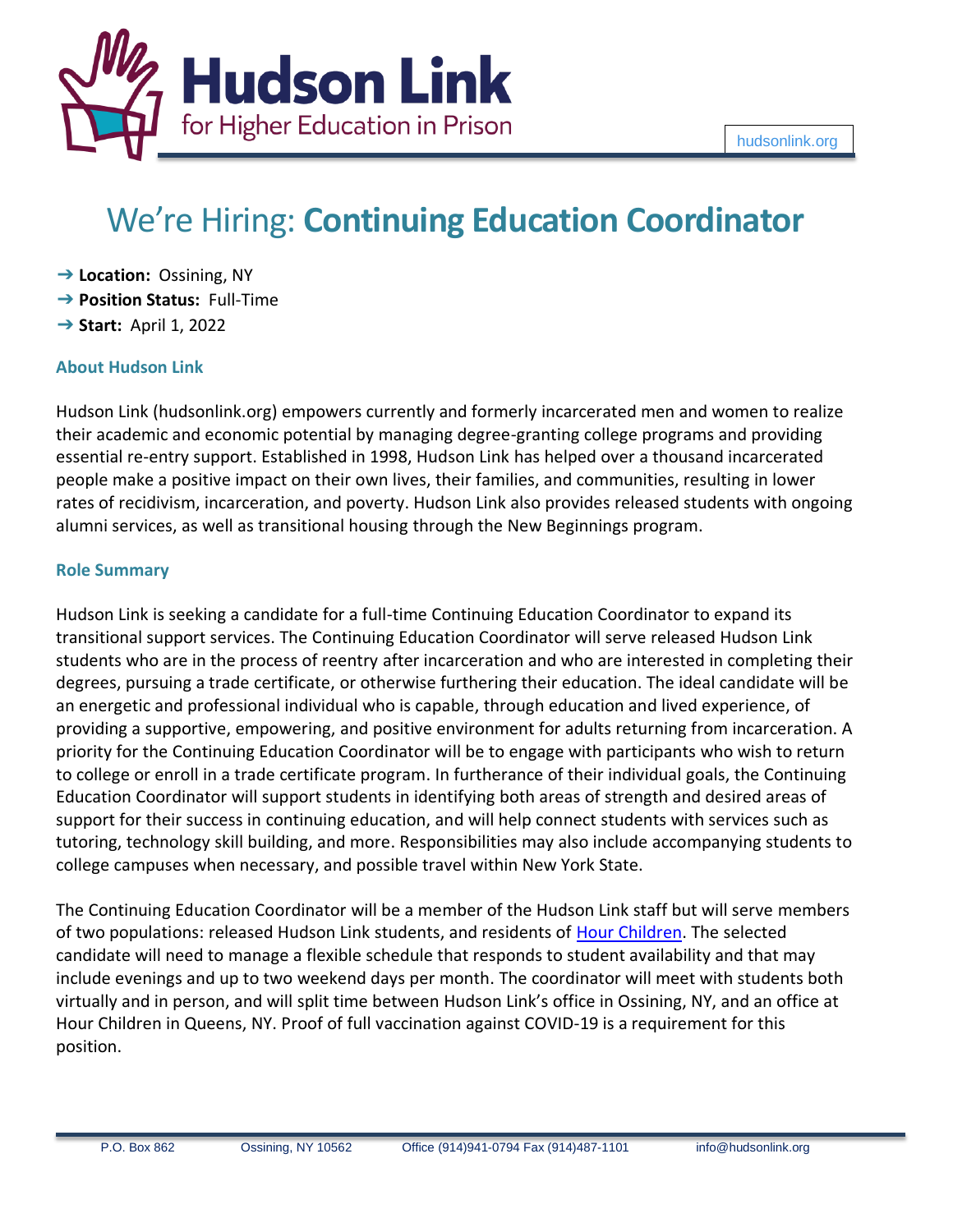## **What You Will Do**

#### **Assessment and Enrollment (40%)**

- Conduct outreach to released Hudson Link students to identify those interested in completing their college degree, earning a trade certificate, or pursuing a graduate degree.
- Assess interested students' personal readiness to succeed in a collegiate setting.
- Collaborate with and engage students in setting academic goals and objectives.
- Coordinate a college readiness course that prepares students to succeed in college.
- Support students in researching, selecting, touring, and applying for colleges, or enrolling in trade certificate programs.
- Support students in applying for financial aid and understanding their award.
- Conduct regular follow-up assessments to ensure students are working towards their goals, learn about any changes in their circumstances, and determine needs (e.g. educational, financial, childcare, etc).
- Document students' progress in Salesforce to maintain a record of case activity to ensure continuity of care with other student services provided.
- Work with Alumni Services Manager to monitor program budget and determine fair and equitable distribution of resources among incoming students.

## **Academic Support (40%)**

- Meet with enrolled students both on a regularly scheduled basis and as needed to determine ongoing needs for support.
- Recruit, onboard, and organize volunteer tutors to facilitate one-on-one or small group tutoring sessions.
- Navigate students to campus-based and or trade school resources for support as needed.
- Manage and track disbursement of tuition as well as purchase and distribution of MetroCards and textbooks.

## **Resource and Network Building (20%)**

- Act as a liaison between Hour Children and Hudson Link.
- Develop and maintain relationships with college staff.
- Develop and maintain relationships with volunteers interested in tutoring students.
- Develop organizational ties to other resources that may be needed by students enrolled in college programming.
- Represent Hudson Link to external parties including but not limited to other members of the Higher Education in Prison community, current and potential funders, DOCCS staff, partner organizations and colleges, etc., as needed.
- Attend alumni gatherings, travel to special events, and attend conferences as required.